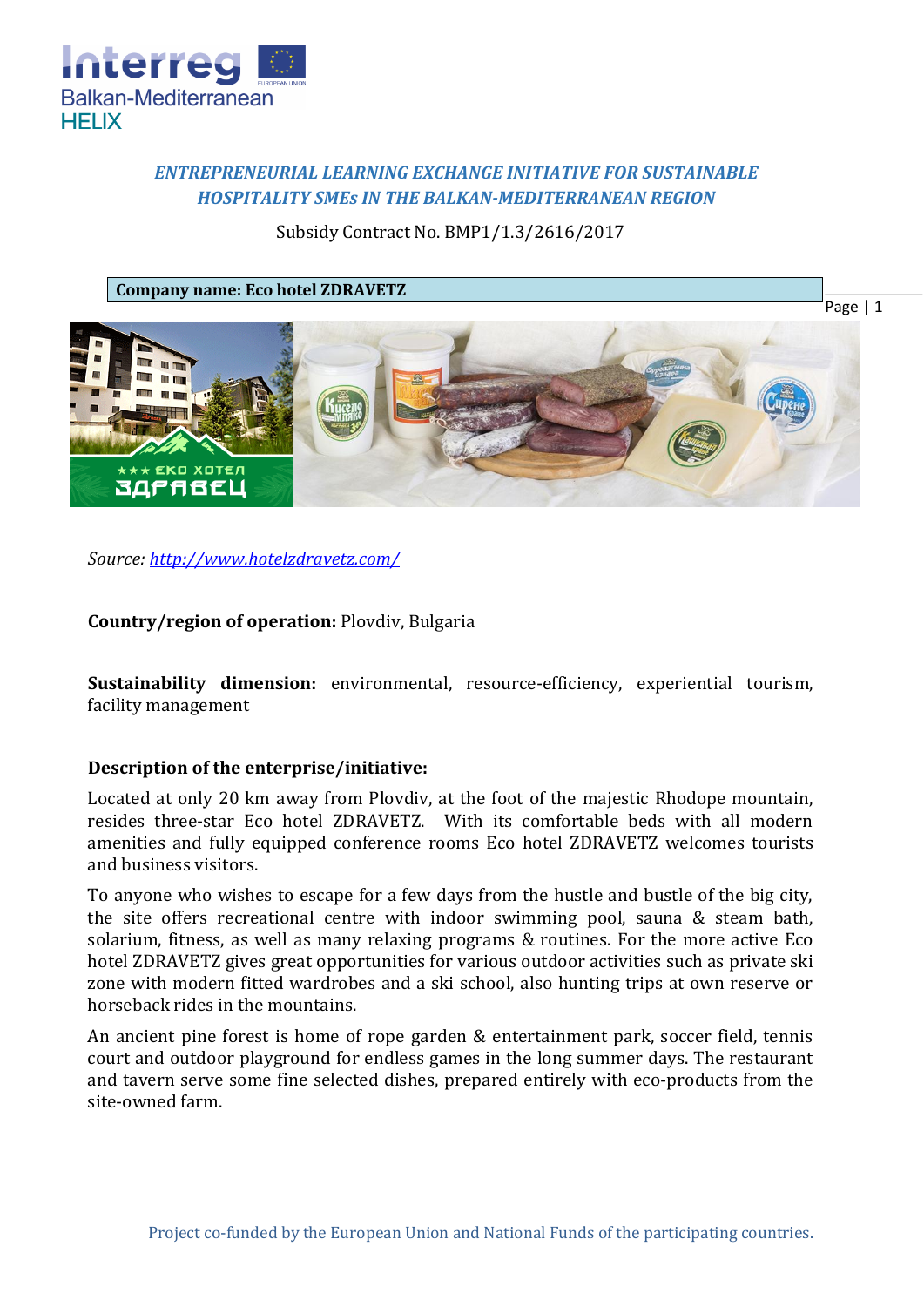

### **Social/ community impact sought:**

The hotel is one of the few places in the country that unites the unique opportunity to combine different forms of tourism at any time of the year. Eco hotel ZDRAVETZ is suitable for all kinds of corporate events, team building & congress tourism.

**Stakeholders:** Tourists, sport teams, hunters and business visitors from Bulgaria and  $\frac{1}{\text{Page } |2}$ abroad

### **Approach applied:**

The complex offers something for almost everyone – from accommodation and homegrown/produced food to hunting trips, ski opportunities, horse rides, tennis and soccer, health and SPA, etc. Eco hotel ZDRAVETZ also has traditions in accommodation and care taking children and school groups for green/white school.

#### **Innovation applied:**

There are many places offering home-grown/produced eco food in their restaurants but hotel Zdravetz applied an innovation by creating a brand for its products – ZDRAVETZ. The company produces handmade yeast bread, cheese and yellow cheese, yoghurt, butter, cream cheese, jerky, sausages and fillets prepared by a traditional Bulgarian recipe and contain no artificial preservatives, flavours and colours. Moreover, free delivery of home grown farm products is available for Plovdiv City.

## **Social impact and business results achieved:**

Eco hotel ZDRAVETZ provides various entertainment opportunities and hospitality services for all type of visitors. The proximity to Plovdiv makes the place visited not only for a holiday but also for a visit during the day. Many people come to ski because it is the closest place to the city providing such opportunity. In addition many school groups visit the farm and the meat workshop of the complex for study purposes.

## **Financial situation / sustainability of the business model:**

The sustainability of the business is ensured by the abundance of opportunities provided by the complex as well as by the added to the products value - by brand establishment and the delivery services.

**Key success factors:** Resource-efficiency, marketing, flexibility, branding

**Challenges and problems:** A challenge is to be provided enough snow cover during warmer winter days. The problem has been solved by installing artificial snow machines.